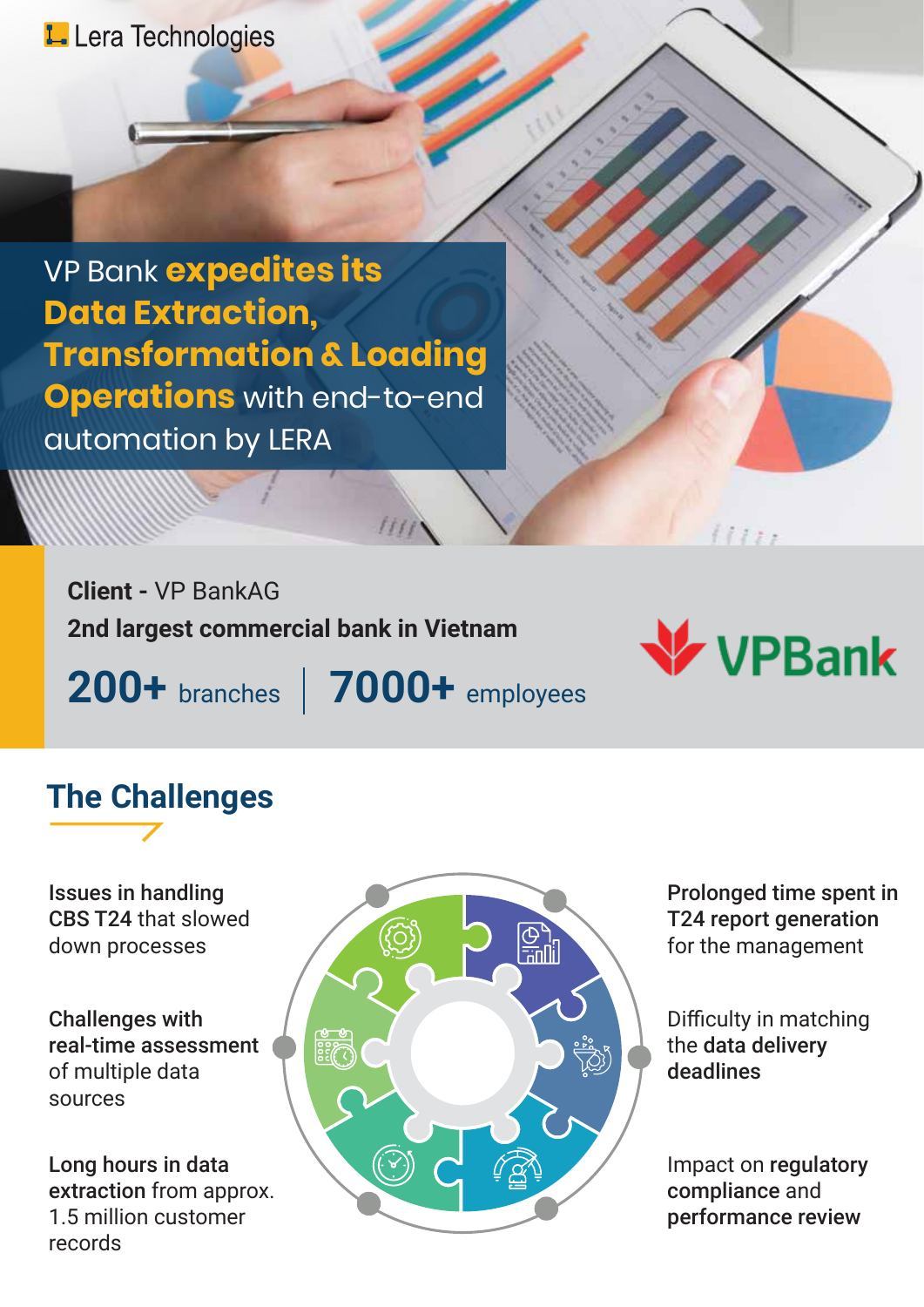#### **Lera's Expertise**

In today's age, data is one of the most valuable assets across various industries. This data needs to be collected, consolidated, and analysed to get an insight into consumer behaviour, improve business decision-making, and thus, maximize revenue.

Lera Technologies provides end-to-end automated data Extraction, Transformation and Loading (ETL) solutions that enable lightning-fast extraction with secure storage of your business data for consolidated reporting and analysis that further leads to insight-driven action.

### **The Approach**

- Custom extraction, transformation & loading (ETL) strategies
- Extraction of data in real time from multiple data sources
- Transformation of data via cleansing, formatting and quality maintenance
- Loading of data for secure integration in data warehouses
- Consolidation of data to generate prompt reporting, analyses, and dashboard

## **The Technology**

Eficaz is Lera's proprietary world-class data extraction, transformation & loading (ETL) suite and data warehousing (DW) solution.



CBS T24 Integrated







Centralized Scalable End-To-End Automated



caz

Lightning-Fast